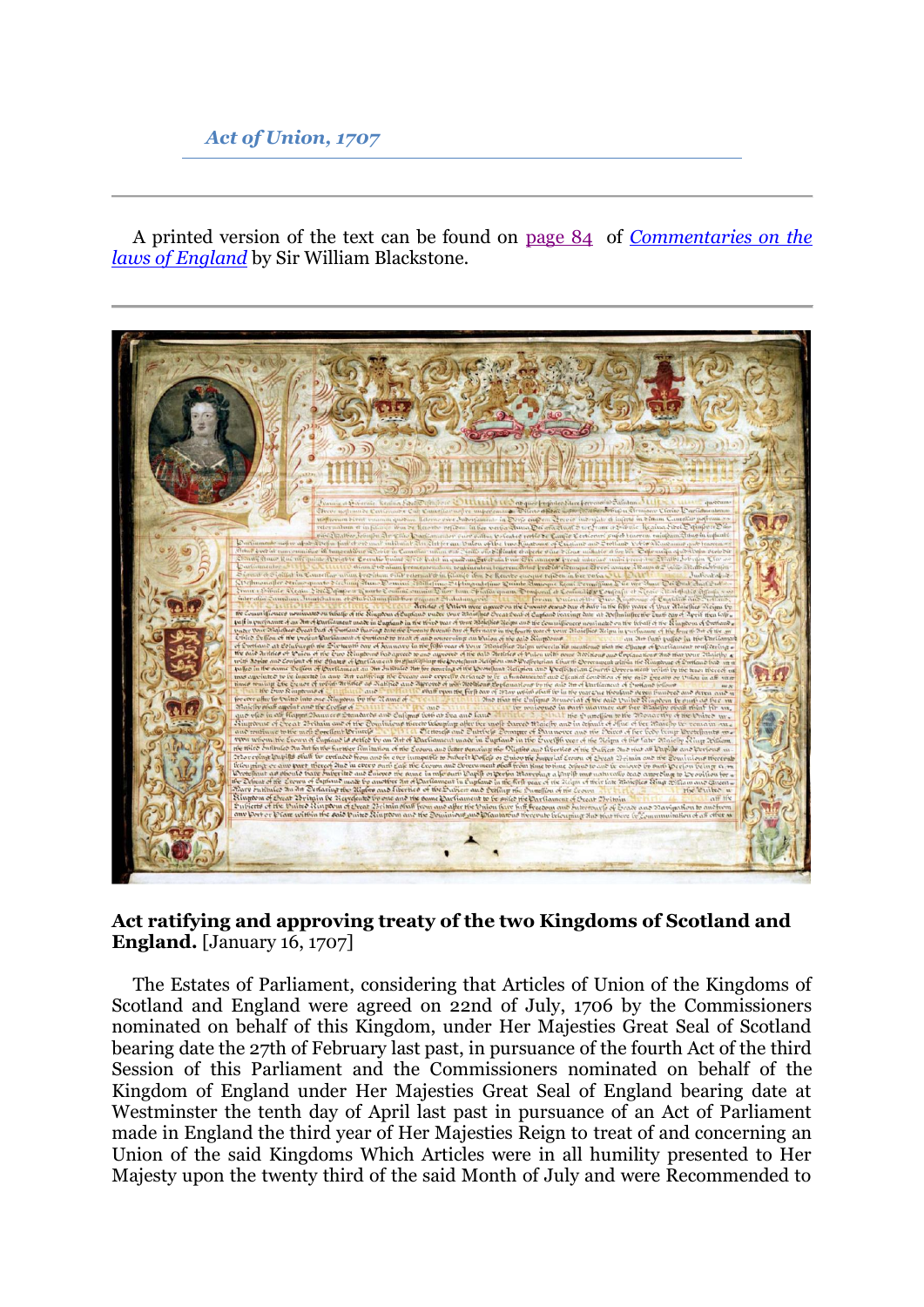this Parliament by Her Majesties Royal Letter of the date the 31st day of July, 1706; and that the said Estates of Parliament have agreed to, and approve of the said Articles of Union, with some additions.

And that the said Estates of Parliament have agreed to and approve of the said Articles of Union with some Additions and Explanations as is contained in the Articles hereafter insert And sicklyke Her Majesty with advice and consent of the Estates of Parliament Resolving to Establish the Protestant Religion and Presbyterian Church Government within this Kingdom has past in this Session of Parliament an Act entituled Act for secureing of the Protestant Religion and Presbyterian Church Government which by the Tenor thereof is appointed to be insert in any Act ratifying the Treaty and expressly declared to be a fundamentall and essentiall Condition of the said Treaty or Union in all time coming.

Therefore Her Majesty with advice and consent of the Estates of Parliament in fortification of the Approbation of the Articles as above mentioned And for their further and better Establishment of the same upon full and mature deliberation upon the forsaids Articles of Union and Act of Parliament Doth Ratifie Approve and Confirm the same with the Additions and Explanations contained in the saids Articles in manner and under the provision aftermentioned whereof the Tenor follows.

## **Article 1 (name of the new kingdom)**

That the Two Kingdoms of Scotland and England, shall upon the 1st May next ensuing the date hereof, and forever after, be United into One Kingdom by the Name of GREAT BRITAIN: And that the Ensigns Armorial of the said United Kingdom be such as Her Majesty shall think fit, and used in all Flags, Banners, Standards and Ensigns both at Sea and Land.

## **Article 2 (succession to the throne)**

That the Succession to the Monarchy of the United Kingdom of Great Britain and of the Dominions thereunto belonging after Her Most Sacred Majesty, and in default of Issue of Her Majesty be, remain and continue to the Most Excellent Princess Sophia Electoress and Dutchess Dowager of Hanover, and the Heirs of Her body, being Protestants, upon whom the Crown of England is settled by an Act of Parliament made in England in the twelth year of the Reign of His late Majesty King William the Third entituled An Act for the further Limitation of the Crown and better securing the Rights and Liberties of the Subject;

And that all Papists and persons marrying Papists, shall be excluded from and forever incapable to inherit possess or enjoy the Imperial Crown of Great Britain, and the Dominions thereunto belonging or any part thereof; And in every such case the Crown and Government shall from time to time descend to, and be enjoyed by such person being a Protestant as should have inherited and enjoyed the same, in case such Papists or person marrying a Papist was naturally dead, according to the provision for the Descent of the Crown of England, made by another Act of Parliament in England in the first year of the Reign of their late Majesties King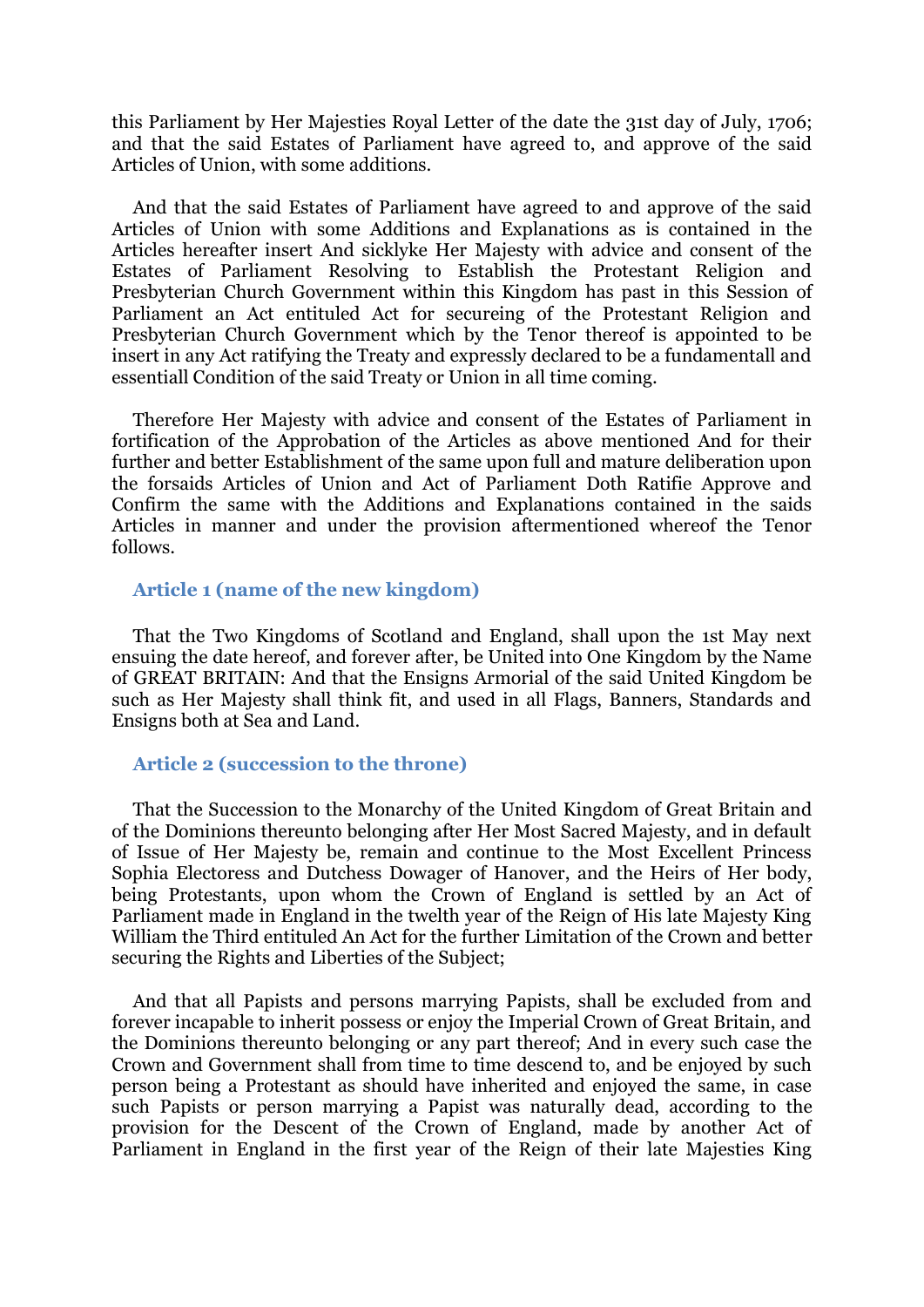William and Queen Mary entituled an Act declaring the Rights and Liberties of the Subject, and settling the Succession of the Crown.

## **Article 3 (united parliament)**

That the United Kingdom of Great Britain be Represented by one and the same Parliament, to be stiled the Parliament of Great Britain.

# **Article 4 (equal privileges of subjects)**

That the Subjects of the United Kingdom of Great Britain shall from and after the Union have full Freedom and Intercourse of Trade and Navigation to and from any port or place within the said United Kingdom and the Dominions and Plantations thereunto belonging. And that there be a Communication of all other Rights, Privileges and Advantages which do or may belong to the Subjects of either Kingdom except where it is otherwayes expressly agreed in these Articles.

## **Article 5 (ships)**

That all ships or vessels belonging to Her Majesties Subjects of Scotland at the time of Ratifying the Treaty of Union of the Two Kingdoms in the Parliament of Scotland though foreign built be deemed and pass as ships of the build of Great Britain; the Owner or where there are more Owners, one or more of the Owners within Twelve Months after the first of May next making oath that at the time of Ratifying the Treaty of Union in the Parliament of Scotland, the same did in haill or in part belong to him or them, or to some other Subject of Subjects of Scotland, to be particularly named with the place of their respective abodes, and that the same doth then at the time of the said Deposition wholly belong to him or them, and that no forreigner directly or indirectly hath any share part or interest therein, Which Oath shall be made before the chief Officer or Officers of the Customs in the Port next to the abode of the said Owner or Owners;

And the said Officer or Officers shall be Impowered to administer the said Oath, And the Oath being so administred shall be attested by the Officer or Officers who administred the same And being Registred by the said Officer or Officers, shall be delivered to the Master of the ship for security of her Navigation and a Duplicate thereof shall be transmitted by the said Officer or Officers to the Chief Officer or Officers of the Customs in the port of Edinburgh, to be there Entered in a Register and from thence to be sent to the port of London to be there Entered in the General Register of all Trading ships belonging to Great Britain.

## **Article 6 (customs union)**

That all parts of the United Kingdom for ever from and after the Union shall have the same Allowances, Encouragements and Drawbacks, and be under the same Prohibitions, Restrictions and Regulations of Trade and lyable to the same Customs and Duties on Import and Export. And that the Allowances Encouragements and Drawbacks Prohibitions Restrictions and Regulations of Trade and the Customs and Duties on Import and Export settled in England when the Union commences shall from and after the Union take place throughout the whole United Kingdom,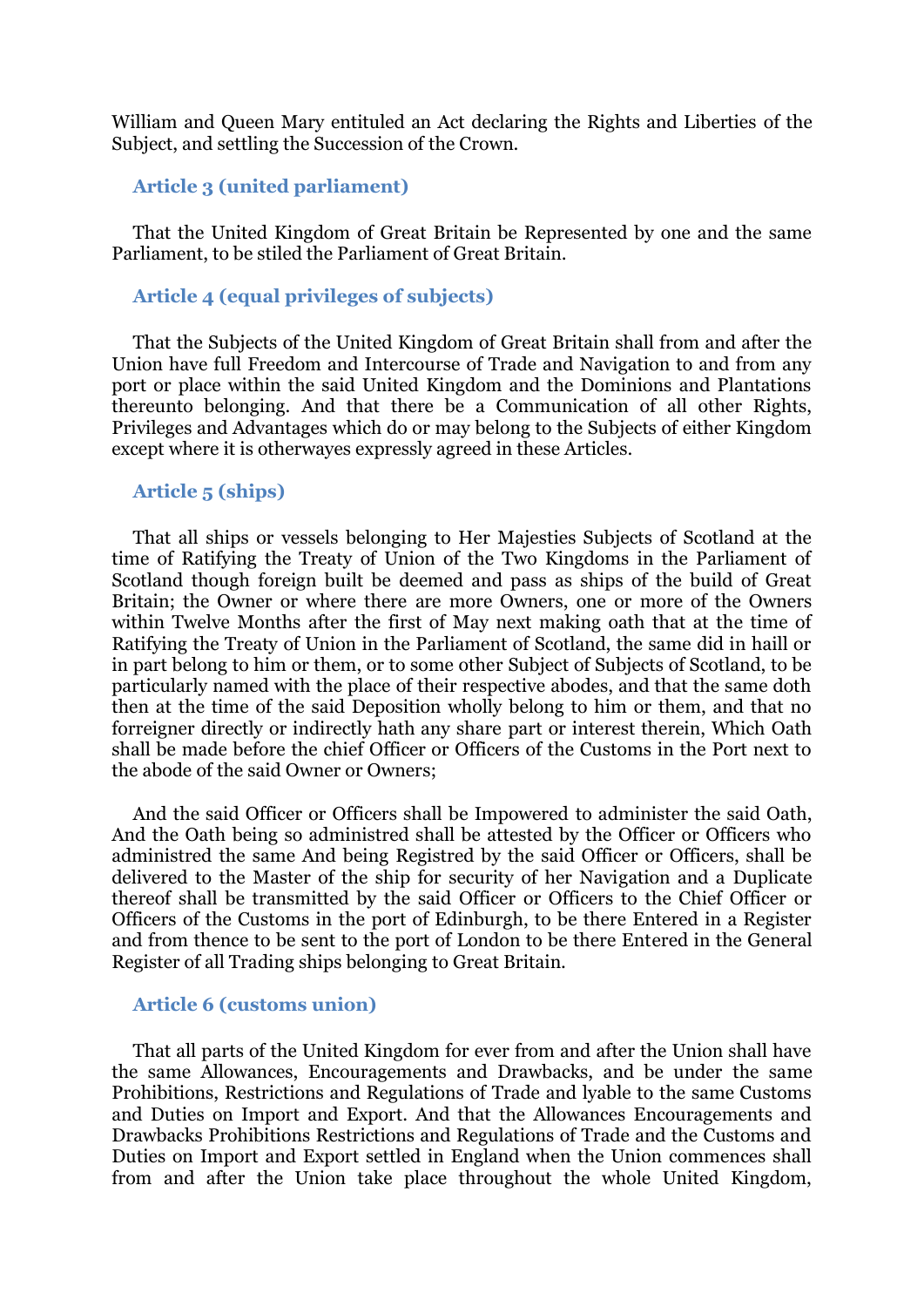excepting and reserving the Duties upon Export and Import of such particular Commodities from which any persons the Subjects of either Kingdom are specially Liberated and Exempted by their private Rights which after the Union are to remain safe and entire to them in all respects as before the same.

And that from and after the Union no Scots Cattle carried into England shall be lyable to any other Duties either on the publick or private Accounts than these Duties to which the Cattle of England are or shall be lyable within the said Kindgom. And seeing by the Laws of England there are Rewards granted upon the Exportation of certain kinds of Grain wherein Oats grinded or ungrinded are not expressed, that from and after the Union when Oats shall be sold at 15 shillings Sterling per quarter of the Oat-meal exported in the terms of the Law whereby and so long as Rewards are granted for Exportation of other Grains. And that the Bear of Scotland have the same Rewards as Barley.

And in respect the Importation of Victual into Scotland from any place beyond Sea would prove a Discouragement to Tillage, Therefore that the Prohibition as now in force by the Law of Scotland against Importation of Victual from Ireland or any other place beyond Sea into Scotland, do after the Union remain in the same force as now it is until more proper and effectuall ways be provided by the Parliament of Great Britain for discouraging the Importation of the said Victual from beyond Sea.

## **Article 7 (tax on liquor)**

That all parts of the United Kingdom be for ever from and after the Union lyable to the same Excises upon all Exciseable Liquors excepting only that the 34 Gallons English Barrel of Beer or Ale amounting to 12 Gallons Scots present measure sold in Scotland by the Brewer at 9/6d Sterling excluding all Duties and Retailed including Duties and the Retailer's profit at 2d the Scots pint or eight part of the Scots Gallon, be not after the Union lyable on account of the present Excise upon Exciseable Liquors in England, to any higher Imposition than 2s Sterling upon the forsaid 34 Gallons English barrel, being 12 gallons the present Scots measure And that the Excise settled in England on all other Liquors when the Union commences take place throughout the whole United Kingdom.

### **Article 8 (tax on salt, meat and fish)**

That from and after the Union all forreign Salt which shall be Imported into Scotland shall be charged at the Importation there with the same Duties as the like Salt is now charged with being Imported into England and to be levied and secured in the same manner. But in regard the Duties of great quantities of forreign Salt Imported may be very heavie on the Merchants Importers; That therefor all forreign Salt imported into Scotland shall be Cellared and Locked up under the custody of the Merchant Importer and the Officers imployed for levying the Duties upon Salt And that the Merchant may have what quantities thereof his occasion may require not under a Weigh or fourtie Bushells at a time; Giving security for the duty of what quantity he receives payable in six Months. But Scotland shall for the space of seven Years from the said Union be Exempted from paying in Scotland for Salt made there the Dutie or Excise now payable for Salt made in England: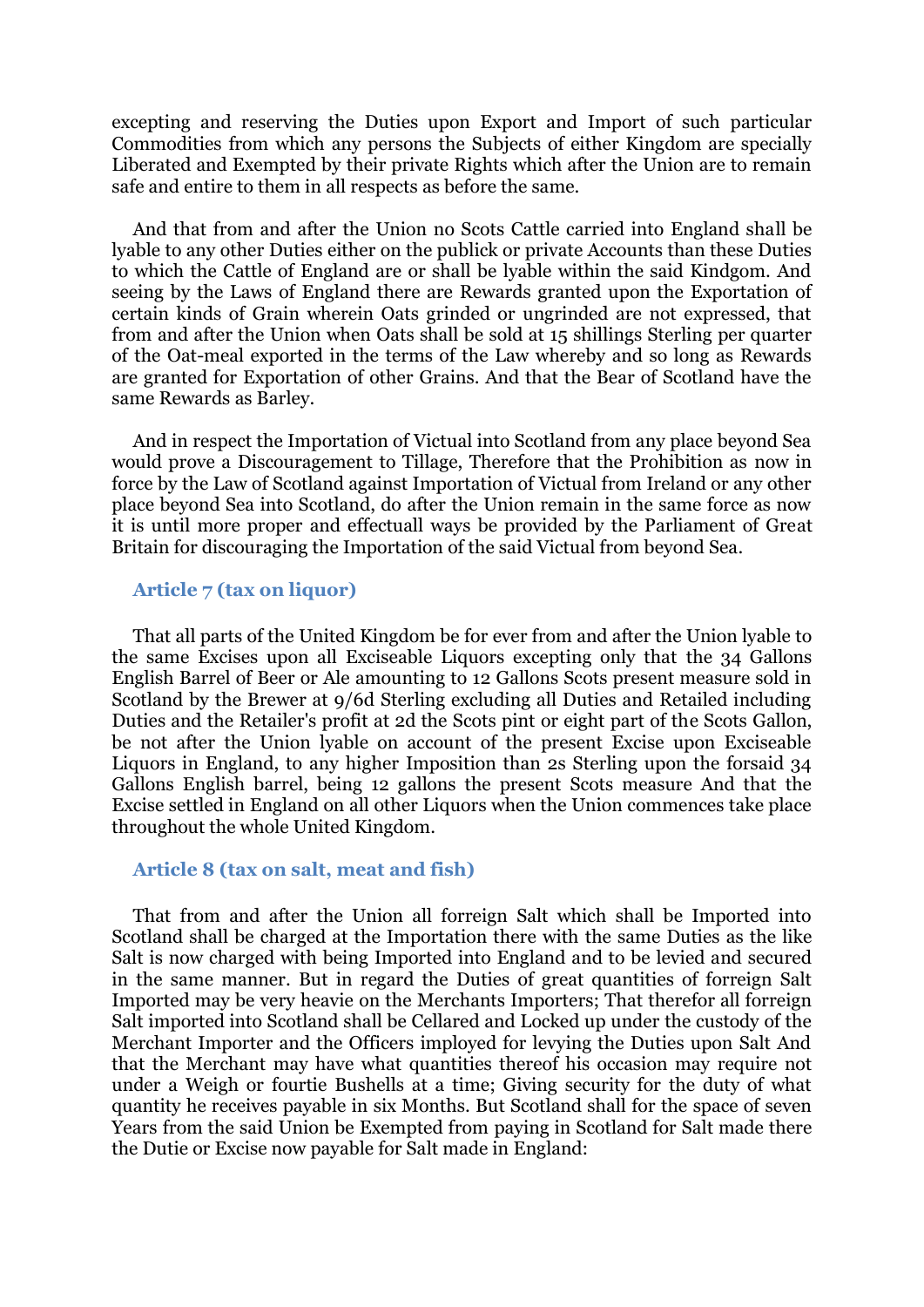But from the Expiration of the said seven years shall be subject and lyable to the same Duties for Salt make in Scotland, as shall be then payable for Salt made in England, to be levied and secured in the same manner and with proportional Drawbacks and Allowances as in England, with this exception that Scotland shall after the said seven years remain exempted from the Duty of 2s 4d a Bushell on home Salt Imposed by ane Act made in England in the Ninth and Tenth of King William the Third of England.

And if the Parliament of Great Britain shall at or before the expiring of the said seven years substitute any other fund in place of the said 2s 4d of Excise on the bushel of Home Salt, Scotland shall after the said seven years, bear a proportion of the said Fund, and have an Equivalent in the Terms of this Treaty, And that during the said seven years there shall be payed in England for all Salt made in Scotland and imported from thence into England the same duties upon the Importation as shall be payable for Salt made in England and levied and secured in the same manner as the Duties on forreign Salt are to be levied and secured in England.

And that after the said seven years how long the said Duty of 2s 4d a Bushel upon Salt is continued in England the said 2s 4d a Bushel shall be payable for all Salt made in Scotland and imported into England, to be levied and secured in the same manner And that during the continuance of the Duty of 2s 4d a Bushel upon Salt made in England no Salt whatsoever be brought from Scotland to England by Land in any manner under the penalty of forfeiting the Salt and the Cattle and Carriages made use of in bringing the same and paying 20s for every Bushel of such Salt, and proportionably for a greater or lesser quantity, for which the Carrier as well as the Owner shall be lyable jointly and severally, And the persons bringing or carrying the same, to be imprisoned by any one Justice of the Peace, by the space of six months without Bail, and until the penalty by payed:

And for Establishing an equality Trade That all Fleshes exported from Scotland to England and put on Board in Scotland to be Exported to parts beyond the Seas and provisions for ships in Scotland and for forreign voyages may be salted with Scots Salt paying the same Dutie for what Salt is so employed as the like quantity of such Salt pays in England and under the same penalties forfeitures and provisions for preventing of frauds as are mentioned in the Laws of England And that from and after the Union the Laws and Acts of Parliament in Scotland for Pineing Curing and Packing of Herrings White Fish and Salmond for Exportation with Forreign Salt only without any mixture of British or Irish Salt and for preventing of frauds in Curing and Packing of Fish be continued in force in Scotland subject to such alterations as shall be made by the Parliament of Great Britain.

And that all Fish exported from Scotland to parts beyond the Seas which shall be Cured with Forreign Salt only and without mixture of British or Irish Salt, shall have the same Eases Premiums and Drawbacks as are or shall be allowed to such persons as Export the like Fish from England: And that for Encouragement of the Herring Fishing there shall be allowed and payed to the Subjects Inhabitants of Great Britain during the present allowances for other Fishes 10s 5d Sterling for every Barrel of White Herrings which shall be exported from Scotland; And that there shall be allowed 5s Sterling for every Barrel of Beef of Pork salted with Forreign Salt without mixture of British or Irish Salt and Exported for sale from Scotland to parts beyond Sea alterable by the Parliament of Great Britain.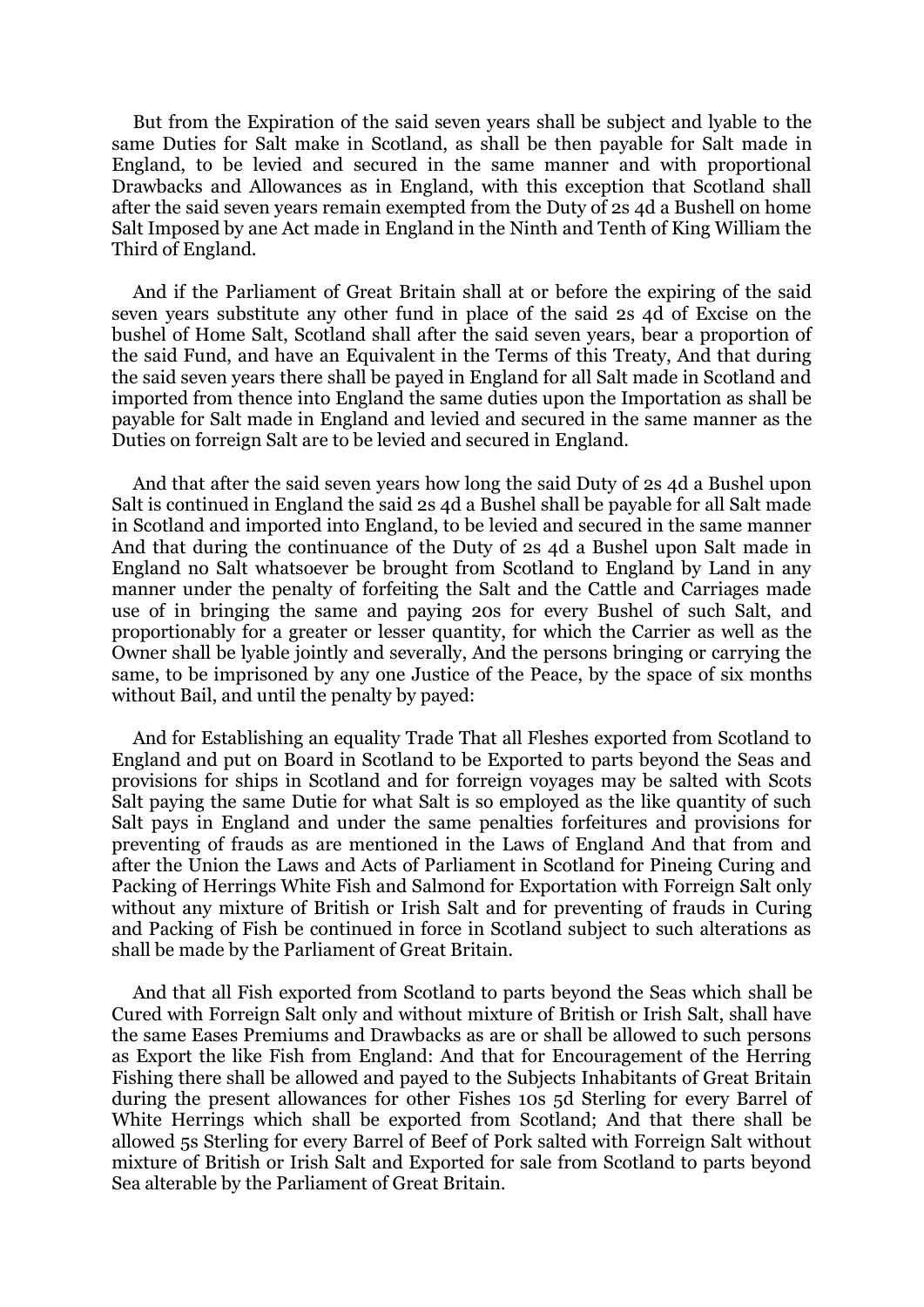And if any matters of fraud relating to the said Duties on Salt shall hereafter appear which are not sufficiently provided against by this Article the same shall be subject to such further provisions as shall be thought fit by the Parliament of Great Britain.

# **Article 9 (proportionate taxation)**

That whenever the sum of  $£1,997,763$  8s 4d (and one) half penny shall be Enacted by the Parliament of Great Britain to be raised in that part of the United Kingdom now called England, on Land and other things usually charged in Acts of Parliament there for granting an aid to the Crown by a Land Tax; that part of the United Kingdom now called Scotland shall be charged by the same Act with a further sum of £48,000 free of all Charges, as the Quota of Scotland to such Tax, and so proportionably for any greater or lesser sum raised in England by any Tax on Land and other things usually charged, together with the Land And that such Quota for Scotland in the cases aforesaid, be raised and collected in the same manner as the Cess now is in Scotland, but subject to such Regulations in the manner of Collecting, as shall be made by the Parliament of Great Britain.

### **Article 10 (English stamp tax not to apply to Scotland)**

That during the continuance of the respective Duties on Stampt paper, Vellom and Parchment, by the severall Acts now in force in England, Scotland shall not be charged with the same respective Duties.

## **Article 11 (English window tax not to apply to Scotland)**

That during the continuance of the Duties payable in England on Windows and Lights which determines on 1st August 1710 Scotland shall not be charged with the same Duties.

## **Article 12 (English coal tax not to apply to Scotland)**

That during the continuance of the Duties payable in England on Coals, Culm and Cinders, which determines 30th September 1710 Scotland shall not be charged therewith for Coals Culm and Cinders consumed there but shall be charged with the same Duties as in England for all Coals, Culm and Cinders not consumed in Scotland.

# **Article 13 (English malt tax not to apply to Scotland)**

That during the continuance of the Duty payable in England on Malt, which determines 24th June 1707, Scotland shall not be charged with that Duty.

# **Article 14 (any other pre-existing English taxes not to apply to Scotland)**

That the Kingdom of Scotland be not Charged with any other Duties laid on by the Parliament of England before the Union except these consented to in this Treaty, in regard it is agreed, That all necessary Provision shall be made by the Parliament of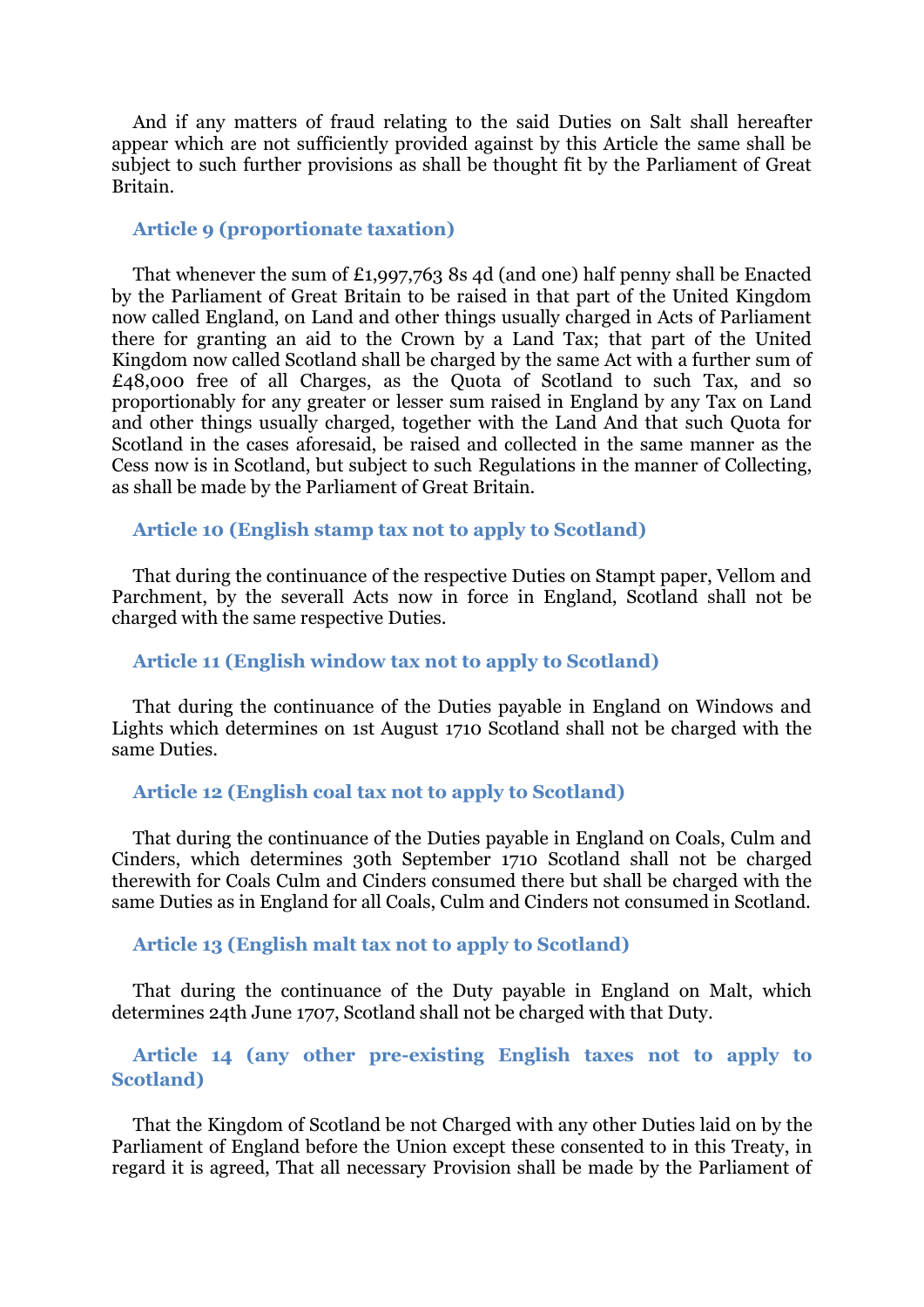Scotland for the publick Charge and Service of that Kingdom for the year 1707: Provided nevertheless That if the Parliament of England shall think fit to lay any further Impositions by way of Customs, or such Excises, with which by virtue of this Treaty, Scotland is to be charged equally with England, in such case Scotland shall be lyable to the same Customs and Excises, and have an Equivalent to be settled by the Parliament of Great Britain;

With this further provision That any Malt to be made and consumed in that part of the United Kingdom now called Scotland shall not be charged with any Imposition upon Malt during this present War;

And seeing that it cannot be supposed that the Parliament of Great Britain will ever lay any sorts of Burthens upon the United Kingdom, but what they shall find necessity at that time for the Preservation and Good of the whole, and with due regard to the Circumstances and Abilities of every part of the United Kingdom Therefore it is agreed That there be no further Exemption insisted upon for any part of the United Kingdom, but that the consideration of any Exemption beyond that already agreed on in this Treaty, shall be left to the determination of the Parliament of Great Britain.

## **Article 15 (economics of balancing taxation)**

Whereas by the Terms of this Treaty the Subjects of Scotland for preserving an Equality of Trade throughout the United Kingdom, will be lyable to severall Customs and Excises now payable in England, which will be applicable towards payment of the Debts of England, contracted before the Union;

It is agreed, That Scotland shall have an Equivalent for what the Subjects thereof shall be so charged towards payment of the said Debts of England, in all particulars whatsoever, in manner following viz.

That before the Union of the said Kingdoms, the sum of £398,085 10s be granted to Her Majesty by the Parliament of England for the uses aftermentioned, being the Equivalent to be answered to Scotland for such parts of the saids Customs and Excises upon all Exciseable Liquors, with which that Kingdom is to be charged upon the Union, as will be applicable to the payment of the said Debts of England, according to the proportions which the present Customs in Scotland, being £30,000 per annum : And which the present Excises on Excisable Liquors in Scotland, do bear to the Customs in England, computed at &pounds;1,341,559 per annum;

And which the present Excises on Excisable Liquors in Scotland, being £33,500 per annum, do bear to the Excises and Excisable Liquors in England, computed at £947,602 per annum; Which sum of £398,085 10s, shall be due and payable from the time of the Union:

And in regard That after the Union Scotland becoming lyable to the same Customs and Duties payable on Import and Export, and to the same Excises on all Exciseable Liquors as in England as well as upon that account as upon the account of the Increase of Trade and People (which will be the happy consequence of the Union)\* the said Revenues will much improve beyond the before mentioned annual values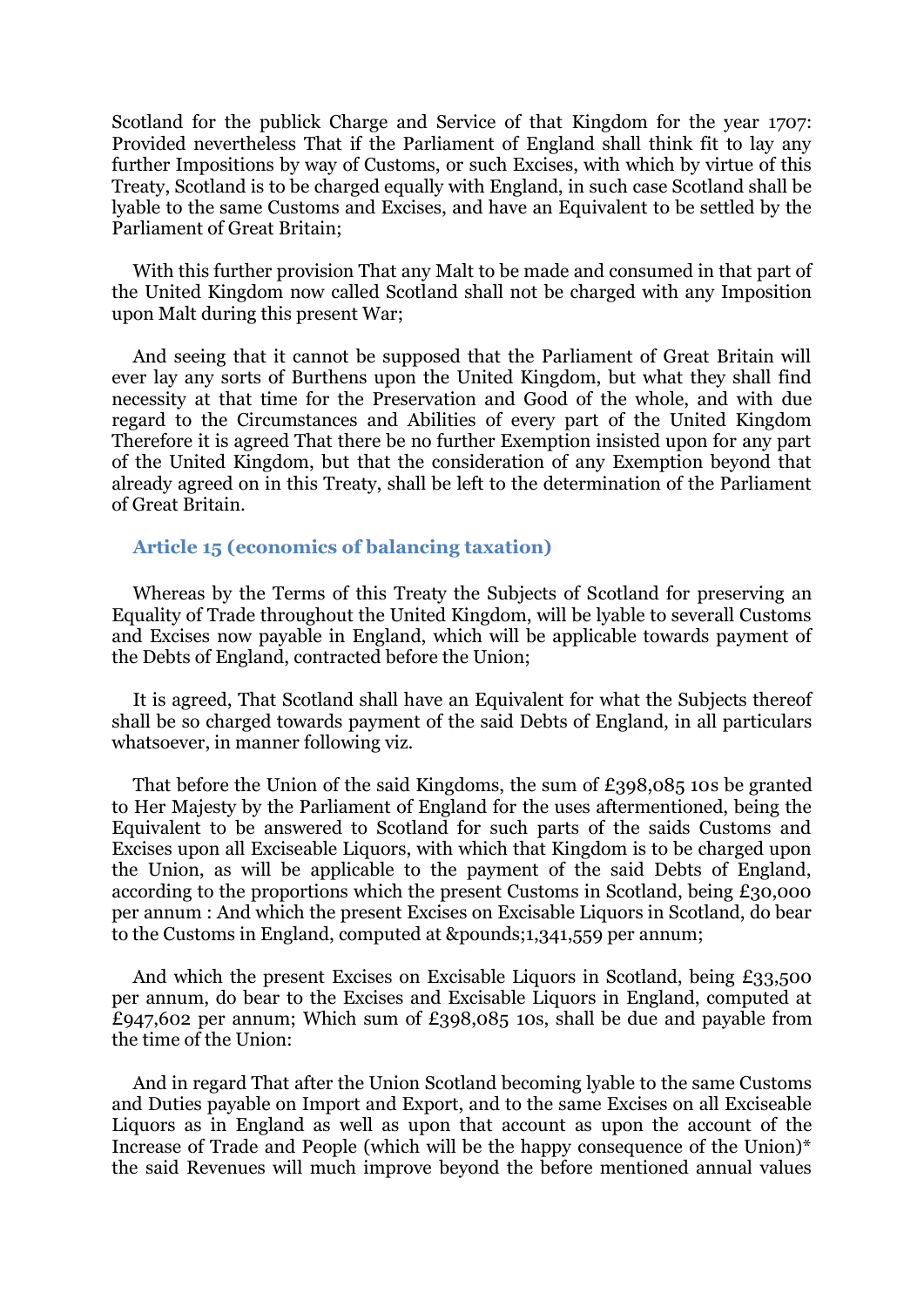thereof, of which no present Estimate can be made, Yet nevertheless for the reasons aforesaid there ought to be a proportionable Equivalent answered to Scotland It is agreed That after the Union there shall be an Accompt kept of the said Duties arising in Scotland, to the end it may appear, what ought to be answered to Scotland, as an Equivalent for such proportion of the said encrease as shall be applicable to the payment of Debts of England.

And for the further and more effectuall answering the severall ends hereafter mentioned It is agreed that from and after the Union, the whole Encrease of the Revenues of Customs, and Duties on Import and Export, and Excise upon Exciseable Liquors in Scotland over and above the annual produce of the said respective Duties, as above stated, shall go and be applied, for the term of seven years, to the uses hereafter mentioned; And that upon the said account, there shall be answered to Scotland annually from the end of seven years after the Union, an Equivalent in proportion to such part of the said Increase as shall be applicable to the Debts of England, And generally that an Equivalent shall be answered to;

And as for the uses to which the said sum of £398,085 10s to be granted as aforesaid and all other monies, which are to be answered or allowed to Scotland as said is are to be applied It is agreed That in the first place out of the foresaid sum what consideration shall be found necessary to be had for any Losses which privat persons may sustain by reducing the Coin of Scotland to the Standard and Value of the Coin of England may be made good In the next place That the Capital Stock or fund of the African and Indian Company of Scotland advanced together with the interest for the said Capital Stock after the rate of 5% per annum from the respective times of the payment thereof shall be payed; Upon payment of which Capital Stock and Interest It is agreed The said Company be dissolved and cease And also that from the time of passing the Act of Parliament in England for raising the said sum of £398,085 10s the said Company shall neither Trade nor Grant Licence to Trade Providing that if the said Stock and Interest shall not be payed in twelve months after the Commencement of the Union That then the said Company may from thence forward Trade or give Licence to Trade until the said hail Capital Stock and Interest shall be payed:

And as to the Overplus of the said sum of  $£398,085$  10s after payment of what consideration shall be had for losses in repairing the Coin and paying the said Capital Stock and Interest, and also the hail increase of the said Revenues of Customs Duties and Excises above the present value which shall arise in Scotland during the said term of seven years together with the Equivalent which shall become due upon the Improvement thereof in Scotland after the said term and also as to all other sums which according to the agreements aforesaid may become payable to Scotland by way of Equivalent for what that Kingdom shall hereafter become Scotland for such parts of the English Debts as Scotland may hereafter become lyable to pay by reason of the Union, other than such for which appropriations have been made by Parliament in England of the Customs, or other duties on Export and Import Excises on all Exciseable Liquors, in respect of which Debts, Equivalents are herein before provided.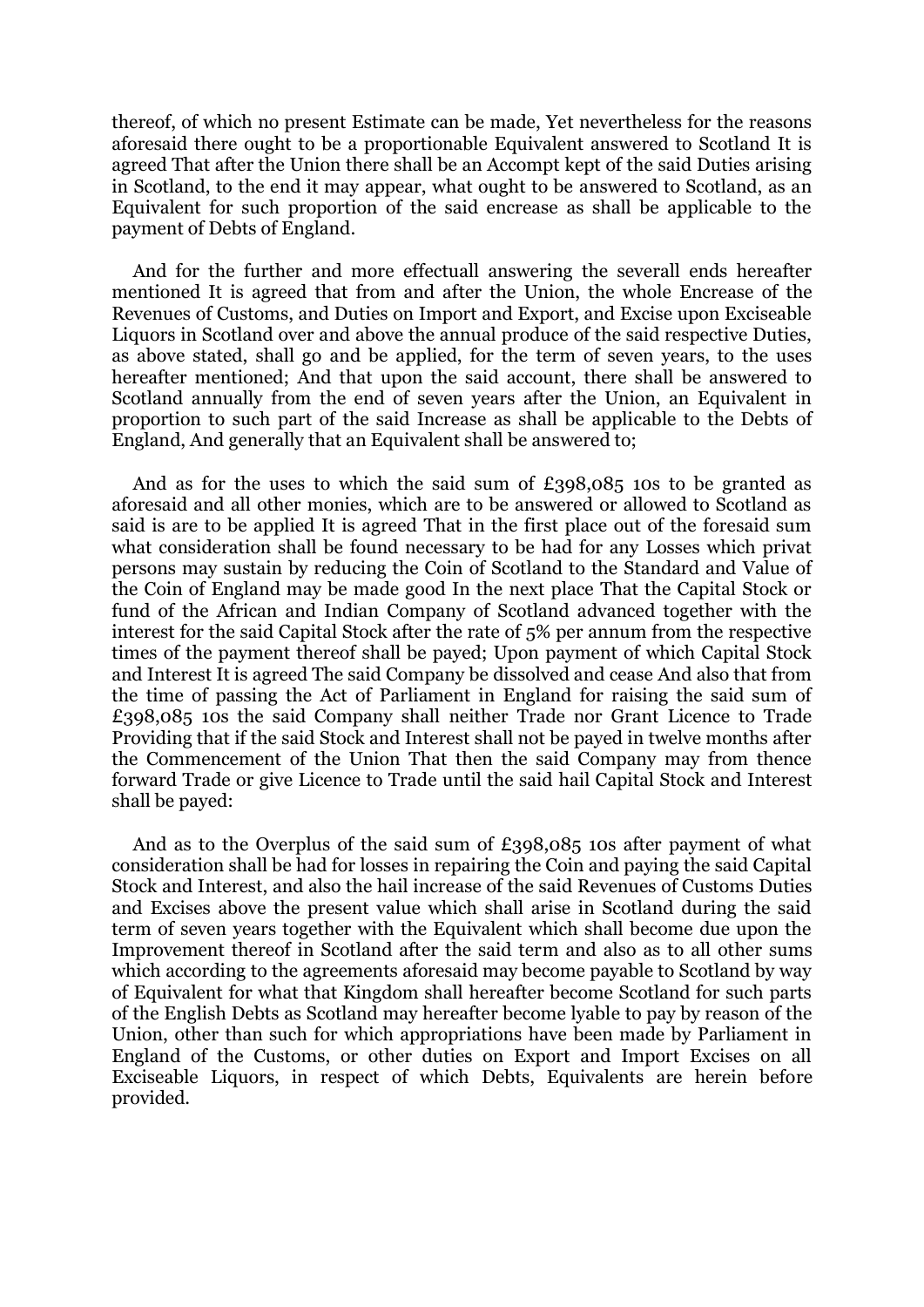## **Article 16 (monetary union)**

That from and after the Union the Coin shall be of the same standard and value, throughout the United Kingdom, as now in England, And a Mint shall be continued in Scotland under the same Rules as the Mint in England And the present Officers of the Mint continued subject to such Regulations and Alterations as Her Majesty Her Heirs or Successors, or the Parliament of Great Britain shall think fit.

# **Article 17 (common weights and measures)**

That from and after the Union the same Weights and Measures shall be used throughout the United Kingdom as are now Established in England; And Standards of Weights and Measures shall be kept by those Burroughs in Scotland, to whom the keeping the Standards of Weights and Measures now in use there does of speciall Right belong; All which Standards shall be sent down to such respective Burroughs from the Standards kept in the Exchequer at Westminster, subject nevertheless to such Regulations as the Parliament of Great Britain shall think fit.

### **Article 18 (common trade laws)**

That the Laws concerning Regulation of Trade, Customs, and such Excises, to which Scotland is by virtue of this Treaty to be liable, be the same in Scotland, from and after the Union as in England; and that all other Laws, in use within the Kingdom of Scotland do after the Union, and notwithstanding thereof, remain in the same force as before (except such as are contrary to or inconsistent with this Treaty) but alterable by the Parliament of Great Britain, With this difference betwixt the Laws concerning publick right Policy, and Civil Government, and those which concern private right and the Laws which concern publick right Policy and Civil Government may be made the same throughout the whole United Kingdom; but that no alteration be made in Laws which concern private Right, except for the evident utility of the subjects within Scotland.

# **Article 19 (judiciaries to remain separate)**

That the Court of Session or Colledge of Justice, do after the Union and notwithstanding thereof, remain in all time coming within Scotland as it is now constituted by the Laws of that Kingdom, and with the same Authority and Priviledges as before the Union; subject nevertheless to such Regulations for the better Administration of Justice as shall be made by the Parliament of Great Britain; And that hereafter none shall be named by Her Majesty or Her Royal Successors to be Ordinary Lords of Session but such who have served in the Colledge of Justice as Advocats or Principal Clerks of Session for the space of five years, or as Writers to the Signet for the space of ten years With this provision That no Writer to the Signet be capable to be admitted a Lord of the Session unless he undergo a private and publick Tryal on the Civil Law before the Faculty of Advocats and be found by them qualified for the said Office two years before he be named to be a Lord of the Session, yet so as the Qualifications made or to be made for capacitating persons to be named Ordinary Lords of Session may be altered by the Parliament of Great Britain.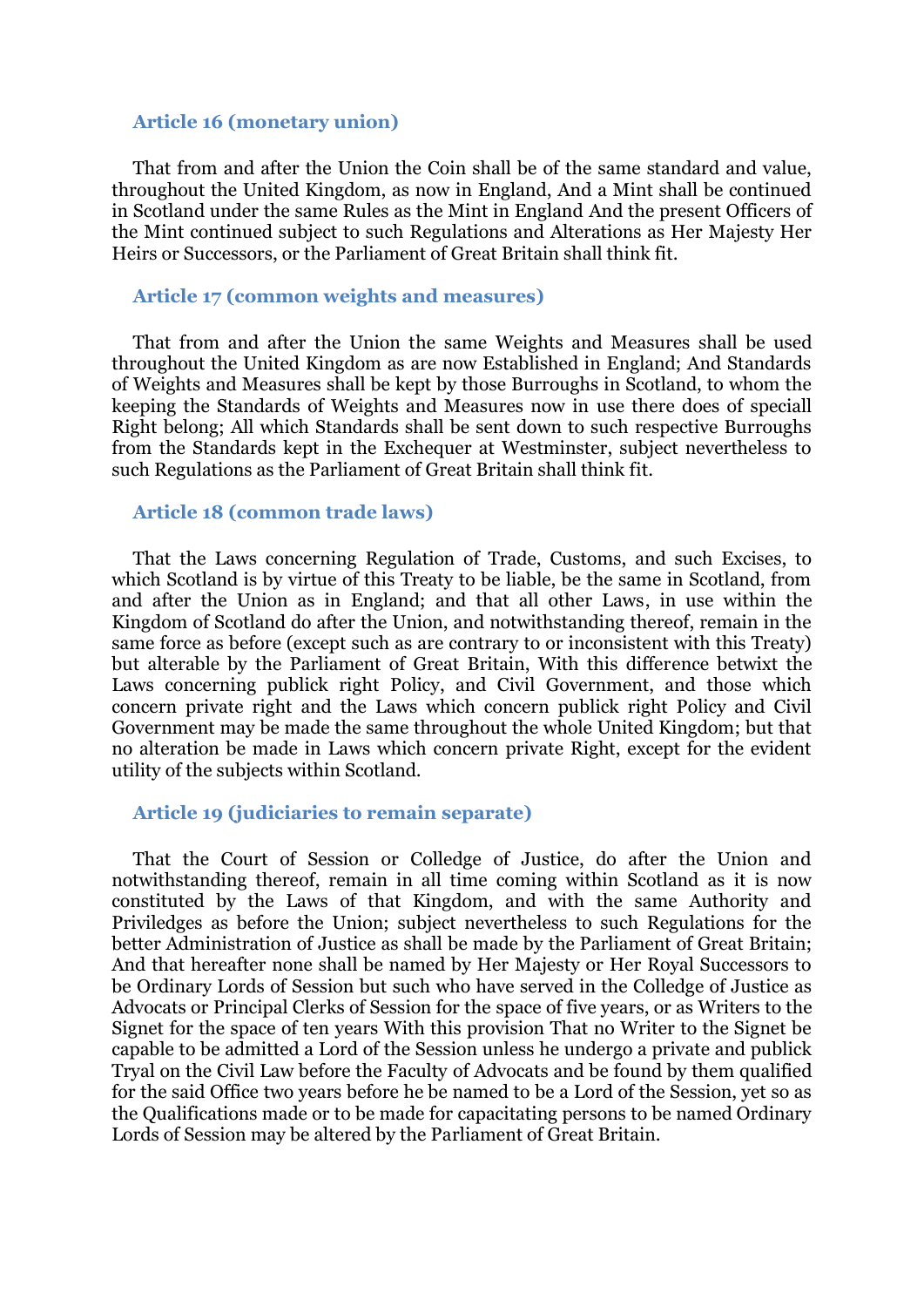And that the Court of Justiciary do also after the Union, and notwithstanding thereof remain in all time coming within Scotland, as it is now constituted by the Laws of that Kingdom, and with the same Authority and Priviledges as before the Union; subject nevertheless to such Regulations as shall be made by the Parliament of Great Britain, and without prejudice of other Rights of Justiciary:

And that all Admiralty Jurisdictions be under the Lord High Admirall or Commissioners for the Admiralty of Great Britain for the time being; And that the Court of Admiralty now Established in Scotland be continued, And that all Reviews, Reductions or Suspensions of the Sentences in Maritime Cases competent to the Jurisdiction of that Court remain the the same manner after the Union as now in Scotland, until the Parliament of Great Britain shall make such Regulations and Alterations, as shall be judged expedient for the whole United Kingdom, so as there be alwayes continued in Scotland a Court of Admiralty such as in England, for determination of all Maritime Cases relating to private Rights in Scotland competent to the Jurisdiction of the Admiralty Court; subject nevertheless to such Regulations and Alterations as shall be thought proper to be made by the Parliament of Great Britain; And that the Heritable Rights of Admiralty and Vice-Admiralties in Scotland be reserved to the respective Proprietors as Rights of Property, subject nevertheless, as to the manner of Exercising such Heritable Rights to such Regualtions and Alterations as shall be thought proper to be made by the Parliament of Great Britain;

And that all other Courts now in being within the Kingdom of Scotland do remain, but subject to Alterations by the Parliament of Great Britain; And that all Inferior Courts within the said Limits do remain subordinate, as they are now to the Supream Courts of Justice within the same in all time coming;

And that no Causes in Scotland be cognoscible by the Courts of Chancery, Queens-Bench, Common-Pleas, or any other Court in Westminster-hall; And that the said Courts, or any other of the like nature after the Union, shall have no power to Cognosce, Review or Alter the Acts or Sentences of the Judicatures within Scotland, or stop the Execution of the same;

And that there be a Court of Exchequer in Scotland after the Union, for deciding Questions concerning the Revenues of Customs and Excises there, having the same power and authority in such cases, as the Court of Exchequer has in England And that the said Court of Exchequer in Scotland have power of passing Signatures, Gifts Tutories, and in other things as the Court of Exchequer in Scotland hath; And that the Court of Exchequer that now is in Scotland do remain, until a New Court of Exchequer be settled by the Parliament of Great Britain in Scotland after the Union;

And that after the Union the Queens Majesty and Her Royal Successors, may Continue a Privy Council in Scotland, for preserving of public Peace and Order, until the Parliament of Great Britain shall think fit to alter it or establish any other effectual method for that end.

### **Article 20 (titles, etc., are rights of property)**

That all heritable Offices, Superiorities, heritable Jurisdictions, Offices for life, and Jurisdictions for life, be reserved to the Owners thereof, as Rights of Property, in the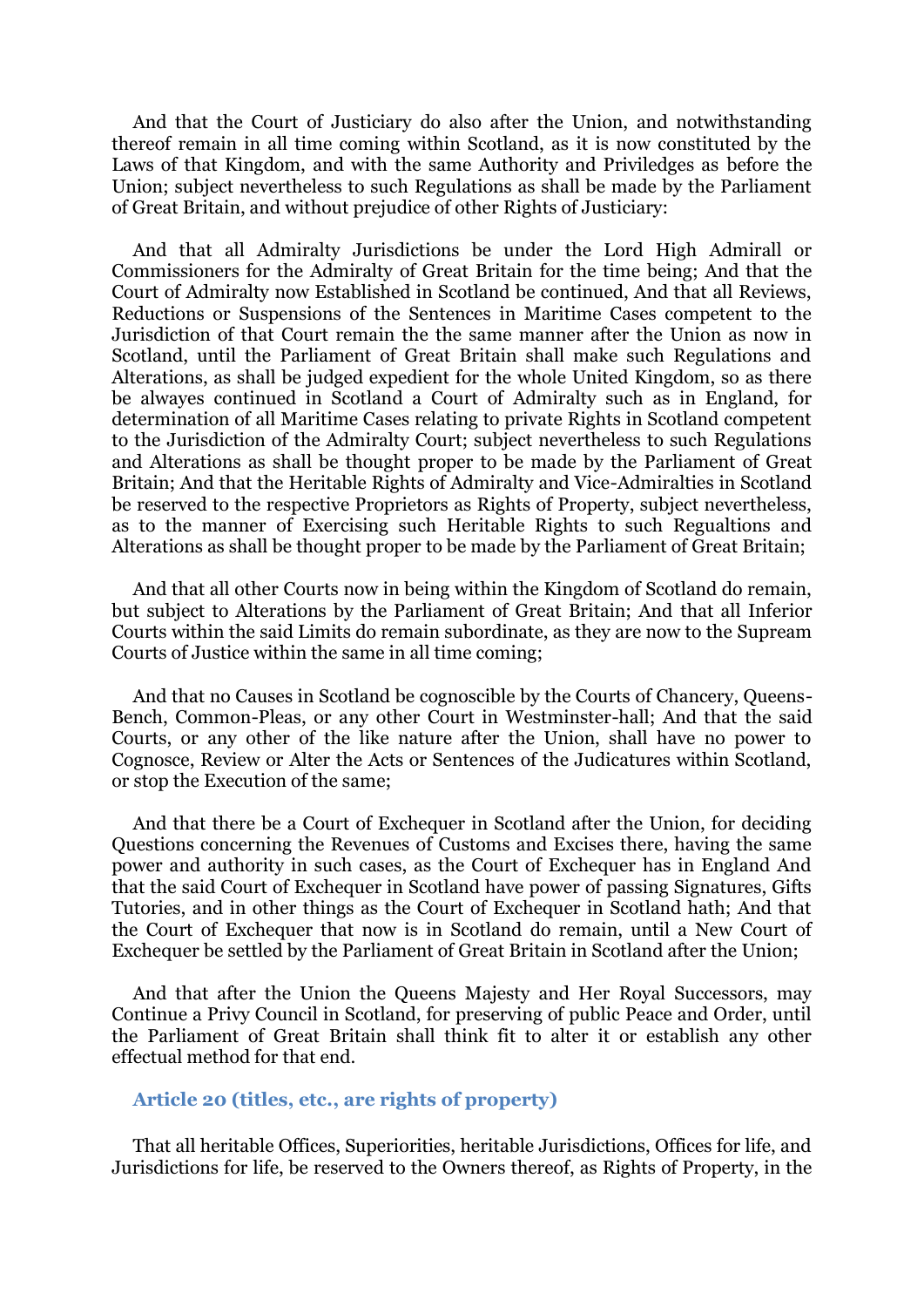same manner as they are now enjoyed by the Laws of Scotland, notwithstanding of this Treaty.

## **Article 21 (rights of Scottish royal boroughs unaffected)**

That the Rights and Privileges of the Royall Burroughs in Scotland as they now are, Do Remain entire after the Union, and notwithstanding thereof.

# **Article 22 (representative peers; definition of terms)**

That by virtue of this Treaty, Of the Peers of Scotland at the time of the Union 16 shall be the number to Sit and Vote in the House of Lords, and 45 the number of the Representatives of Scotland in the House of Commons of the Parliament of Great Britain; And that when Her Majesty Her Heirs or Successors, shall Declare Her or their pleasure for holding the first or any subsequent Parliament of Great Britain until the Parliament of Great Britain shall make further provision therein, A Writ do issue under the Great Seal of the United Kingdom, Directed to the Privy Council of Scotland, Commanding them to Cause 16 Peers, who are to sit in the House of Lords to be Summoned to Parliament and 45 Members to be Elected to sit in the House of Commons of the Parliament of Great Britain according to the Agreement in the Treaty, in such manner as by a subsequent Act of this present Session of the Parliament of Scotland shall be settled; Which Act is hereby Declared to be as valid as if it were a part of and ingrossed in this Treaty:

And that the Names of the Persons so Summoned and Elected, shall be Returned by the Privy Council of Scotland into the Court from whence the said Writ did issue. And that if her Majesty, on or before the 1st day of May next, on which day the Union is to take place shall Declare under the Great Seal of England, That it is expedient, that the Lords of Parliament of England, and Commons of the present Parliament of England should be the Members of the respective Houses of the first Parliament of Great Britain for and on the part of England, then the said Lords of Parliament of England, and Commons of the present Parliament of England, shall be the members of the respective Houses of the first Parliament of Great Britain, for and on the part of England:

And Her Majesty may by Her Royal Proclamation under the Great Seal of Great Britain, appoint the said first Parliament of Great Britain to Meet at such time and place as Her Majesty shall think fit; which time shall not be less than 50 days after the date of such Proclamation; And the time and place of the Meeting of such Parliament being so appointed, a Writ shall be immediately issued under the Great Seal of Great Britain, directed to the Privy Council of Scotland, for the summoning the 16 Peers, and for Electing forty five Members, by whom Scotland is to be Represented in the Parliament of Great Britain:

And the Lords of Parliament of England, and the 16 Peers of Scotland, such 16 Peers being Summoned and Returned in the manner agreed by this Treaty; and the Members of the House of Commons of the said Parliament of England and the 45 Members for Scotland, such 45 Members being Elected and Returned in the manner agreed in this Treaty shall assemble and meet respectively in their respective houses of the Parliament of Great Britain, at such time and place as shall be so appointed by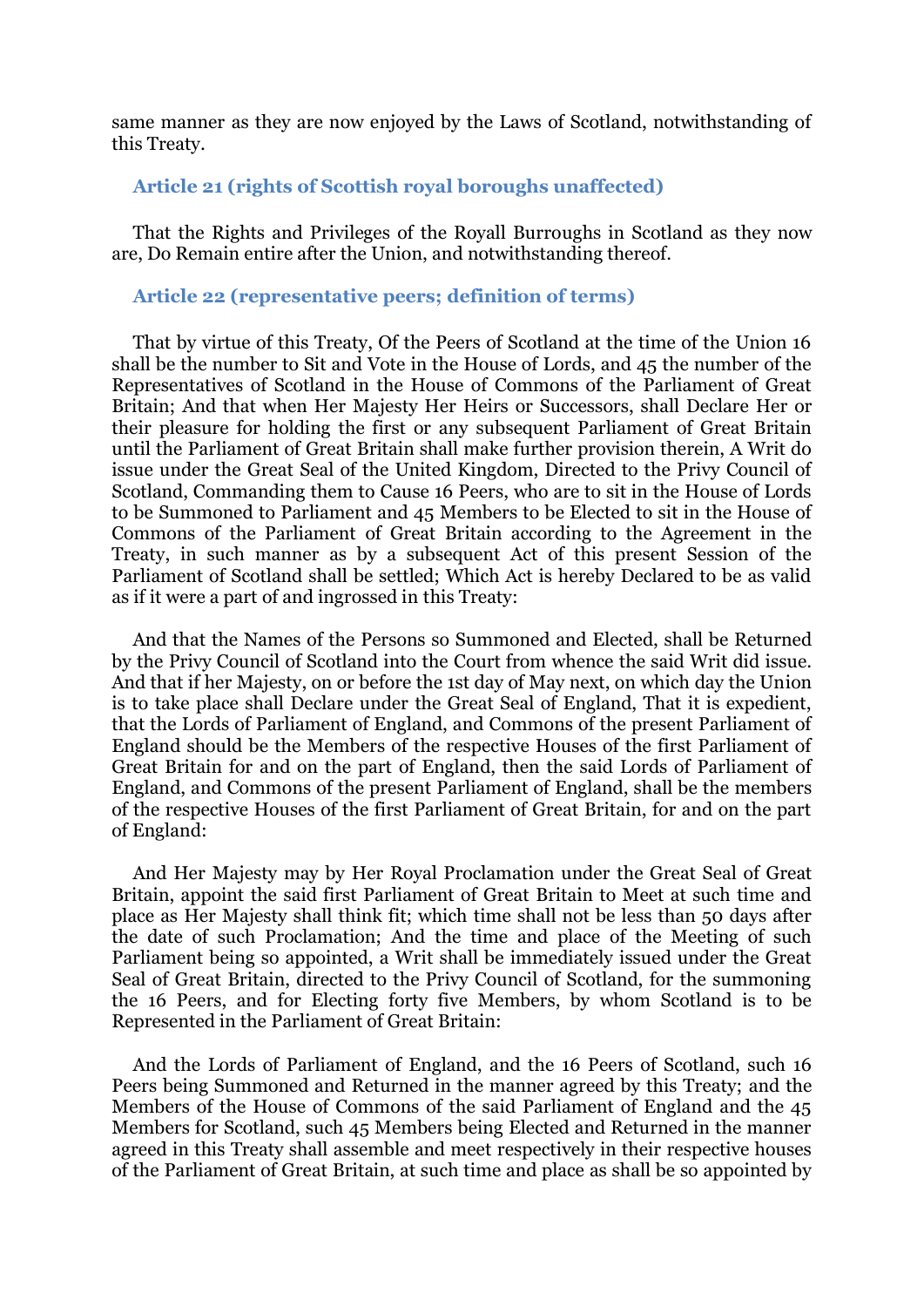Her Majesty, and shall be the Two houses of the first Parliament of Great Britain, And that Parliament may Continue for such time only as the present Parliament of England might have Continued, if the Union of the Two Kingdoms had not been made, unless sooner Dissolved by Her Majesty;

And that every one of the Lords of Parliament of Great Britain, and every member of the House of Commons of the Parliament of Great Britain in the first and all succeeding Parliaments of Great Britain until the Parliament of Great Britain shall otherwayes Direct, shall take the respective Oaths, appointed to be taken in stead of the Oaths of Allegiance and Supremacy, by an Act of Parliament made in England in the first year of the Reign of the late King William and Queen Mary entituled An Act for the abrogating of the Oaths of Supremacy and Allegiance, and appointing other Oaths, and Make Subscribe and audibly Repeat the Declaration mentioned in an Act of Parliament made in England in the 30th year of the Reign of King Charles the Second entituled An Act for the more effectual preserving the Kings Person and Government by Disabling Papists from sitting in either House of Parliament, and shall take and subscribe the Oath mentioned in An Act of Parliament made in England, in the first year of Her Majesties Reign entituled An Act to Declare the Alterations in the Oath appointed to be taken by the Act Entituled An Act for the further security of His Majesties Person, and the Succession of the Crown in the Protestant Line, and for Extinguishing the Hopes of the pretended Prince of Wales, and all other pretenders and their open and secret Abettors, and for Declaring the Association to be determined, at such time, and in such manner as the Members of both Houses of Parliament of England are by the said respective Acts, directed to take, make and subscribe the same upon the penalties and disabilities in the said respective Acts contained.

And it is Declared and Agreed That these words This Realm, the Crown of this Realm, and the Queen of this Realm, mentioned in the Oaths and Declaration contained in the aforsaid Acts, which were intended to signify the Crown and Realm of England, shall be understood of the Crown and Realm of Great Britain, And that in that sense, the said Oaths and Declaration be taken and subscribed by the members of both Houses of the Parliament of Great Britain.

# **Article 23 (equal rights of Scottish and English lords)**

That the foresaid 16 Peers of Scotland, mentioned in the last preceding Article, to sit in the House of Lords of the Parliament of Great Britain shall have all Priviledges of Parliament which the Peers of England now have, and which They or any Peers of Great Britain shall have after the Union, and particularly the Right of sitting upon the tryals of Peers: And in case of the tryal of any Peer in time of Adjournment or Prorogation of Parliament, the said 16 Peers shall be summoned in the same manner, and have the same powers and priviledges at such tryal, as any other Peers of Great Britain; And that in case any tryals of Peers shall hereafter happen when there is no Parliament in being, the 16 Peers of Scotland who sate in the last preceeding Parliament, shall be summoned in the same manner and have the same powers and privileges at such tryals as any other Peers of Great Britain;

And that all Peers of Scotland, and their successors to their Honours and Dignities, shall from and after the Union be Peers of Great Britain, and have Rank and